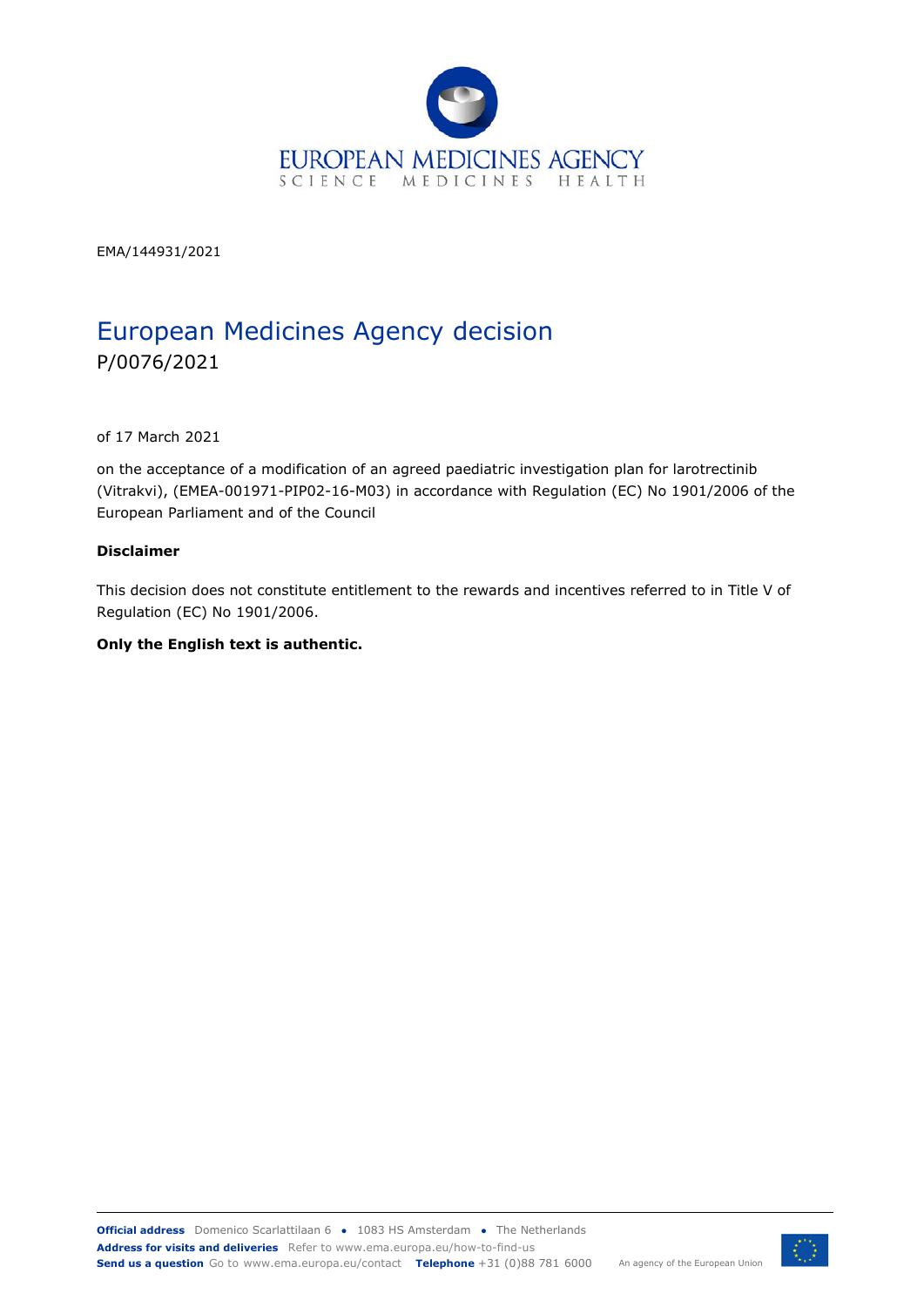# European Medicines Agency decision P/0076/2021

of 17 March 2021

on the acceptance of a modification of an agreed paediatric investigation plan for larotrectinib (Vitrakvi), (EMEA-001971-PIP02-16-M03) in accordance with Regulation (EC) No 1901/2006 of the European Parliament and of the Council

The European Medicines Agency,

Having regard to the Treaty on the Functioning of the European Union,

Having regard to Regulation (EC) No 1901/2006 of the European Parliament and of the Council of 12 December 2006 on medicinal products for paediatric use and amending Regulation (EEC) No. 1768/92, Directive 2001/20/EC, Directive 2001/83/EC and Regulation (EC) No 726/20041,

Having regard to Regulation (EC) No 726/2004 of the European Parliament and of the Council of 31 March 2004 laying down Community procedures for the authorisation and supervision of medicinal products for human and veterinary use and establishing a European Medicines Agency<sup>2</sup>,

Having regard to the European Medicines Agency's decision P/0179/2017 issued on 3 July 2017, the decision P/0182/2018 issued on 15 June 2018 and the decision P/0318/2019 issued on 11 September 2019,

Having regard to the application submitted by Bayer AG on 21 October 2020 under Article 22 of Regulation (EC) No 1901/2006 proposing changes to the agreed paediatric investigation plan with a deferral,

Having regard to the opinion of the Paediatric Committee of the European Medicines Agency, issued on 29 January 2021, in accordance with Article 22 of Regulation (EC) No 1901/2006,

Having regard to Article 25 of Regulation (EC) No 1901/2006,

Whereas:

- (1) The Paediatric Committee of the European Medicines Agency has given an opinion on the acceptance of changes to the agreed paediatric investigation plan and to the deferral.
- (2) It is therefore appropriate to adopt a decision on the acceptance of changes to the agreed paediatric investigation plan, including changes to the deferral.

<sup>1</sup> OJ L 378, 27.12.2006, p.1. <sup>2</sup> OJ L 136, 30.4.2004, p. 1.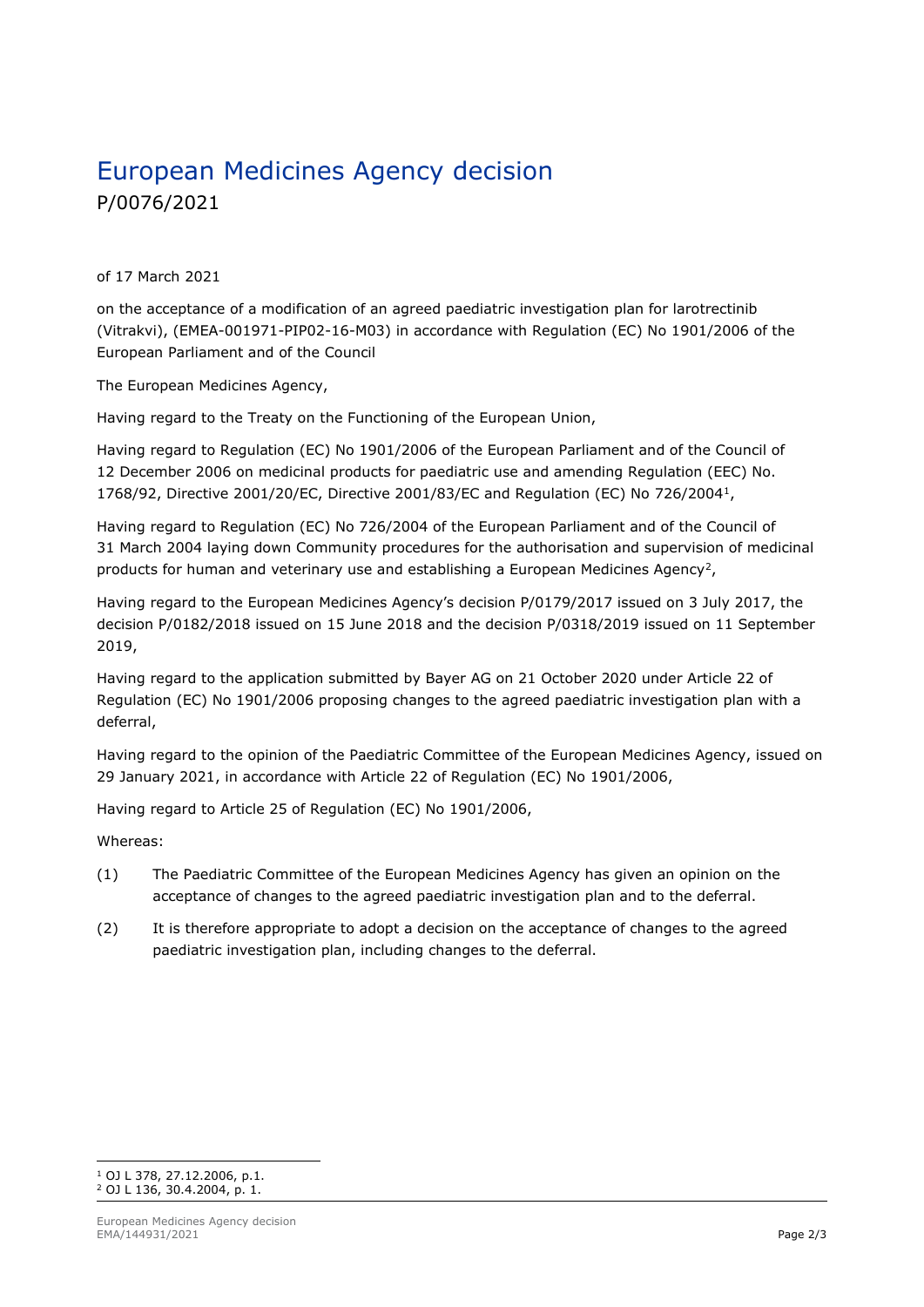Has adopted this decision:

#### *Article 1*

Changes to the agreed paediatric investigation plan for larotrectinib (Vitrakvi), capsule, hard, oral solution, oral use, gastric use, including changes to the deferral, are hereby accepted in the scope set out in the opinion of the Paediatric Committee of the European Medicines Agency annexed hereto, together with its appendices.

#### *Article 2*

This decision is addressed to Bayer AG, Kaiser-Wilhelm-Allee 1, 51373 - Leverkusen, Germany.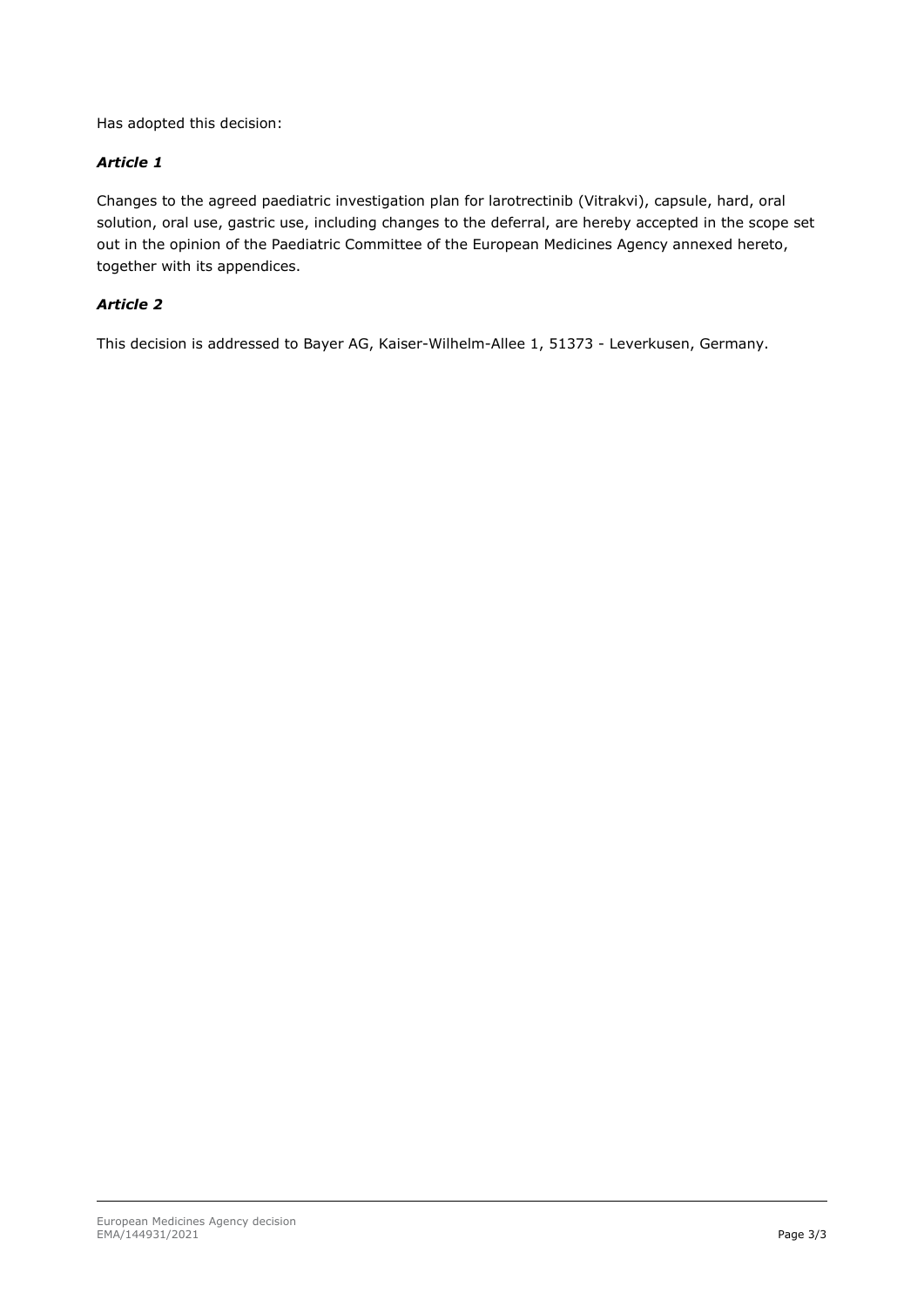

EMA/PDCO/579755/2020 Amsterdam, 29 January 2021

# Opinion of the Paediatric Committee on the acceptance of a modification of an agreed Paediatric Investigation Plan EMEA-001971-PIP02-16-M03

## **Scope of the application**

**Active substance(s):** 

Larotrectinib

#### **Invented name:**

Vitrakvi

#### **Condition(s):**

Treatment of all conditions included in the category of malignant neoplasms (except central nervous system tumours, haematopoietic and lymphoid tissue neoplasms)

#### **Authorised indication(s):**

See Annex II

#### **Pharmaceutical form(s):**

Capsule, hard

Oral solution

#### **Route(s) of administration:**

Oral use

Gastric use

#### **Name/corporate name of the PIP applicant:**

Bayer AG

#### **Information about the authorised medicinal product:**

See Annex II

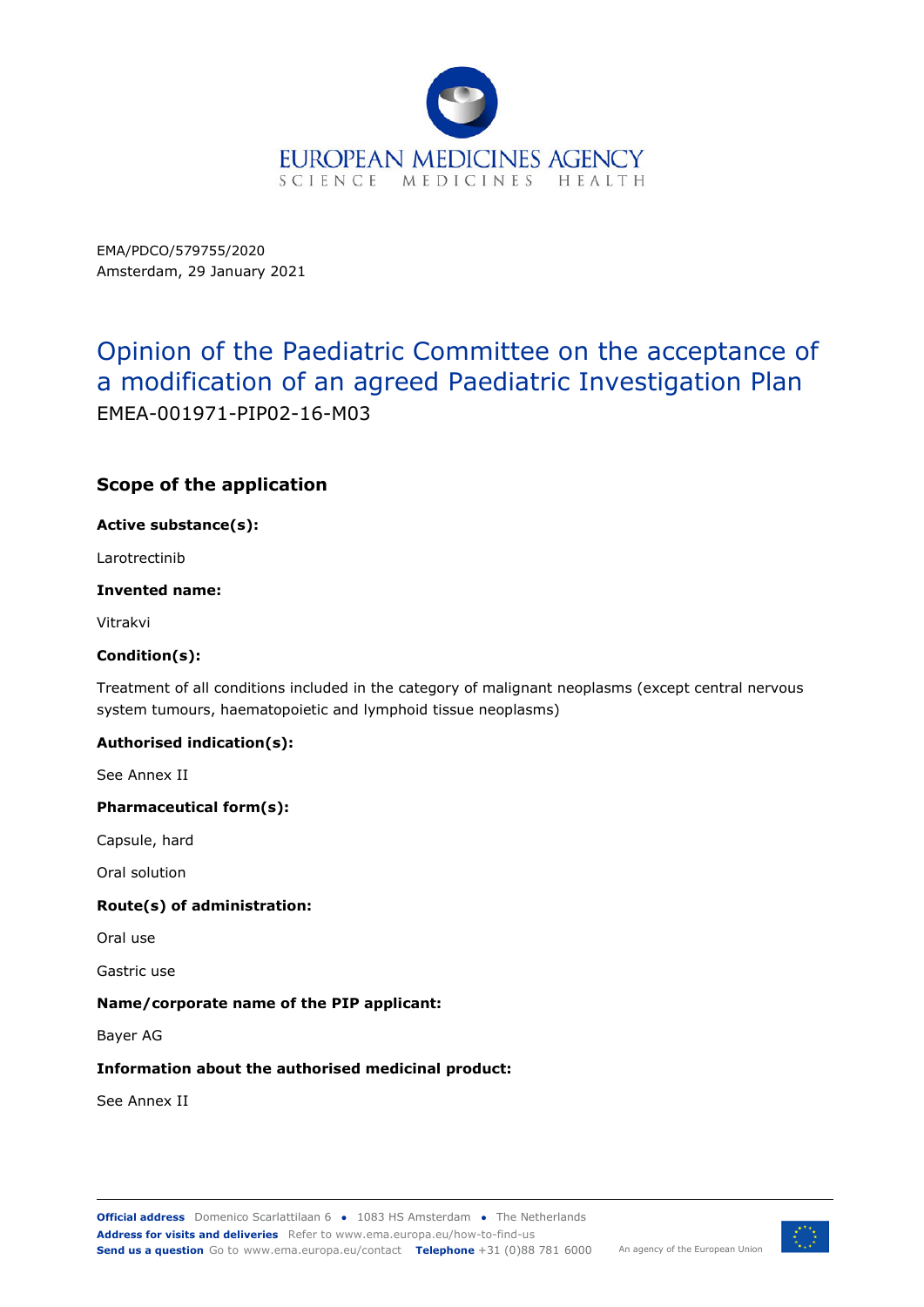## **Basis for opinion**

Pursuant to Article 22 of Regulation (EC) No 1901/2006 as amended, Bayer AG submitted to the European Medicines Agency on 21 October 2020 an application for modification of the agreed paediatric investigation plan with a deferral as set out in the European Medicines Agency's decision P/0179/2017 issued on 3 July 2017, the decision P/0182/2018 issued on 15 June 2018 and the decision P/0318/2019 issued on 11 September 2019.

The application for modification proposed changes to the agreed paediatric investigation plan and to the deferral.

The procedure started on 1 December 2020.

### **Scope of the modification**

Some measures and timelines of the Paediatric Investigation Plan have been modified.

## **Opinion**

- 1. The Paediatric Committee, having assessed the application in accordance with Article 22 of Regulation (EC) No 1901/2006 as amended, recommends as set out in the appended summary report:
	- to agree to changes to the paediatric investigation plan and to the deferral in the scope set out in the Annex I of this opinion.

The Norwegian Paediatric Committee member agrees with the above-mentioned recommendation of the Paediatric Committee.

2. The measures and timelines of the paediatric investigation plan are set out in the Annex I.

This opinion is forwarded to the applicant and the Executive Director of the European Medicines Agency, together with its annexes and appendix.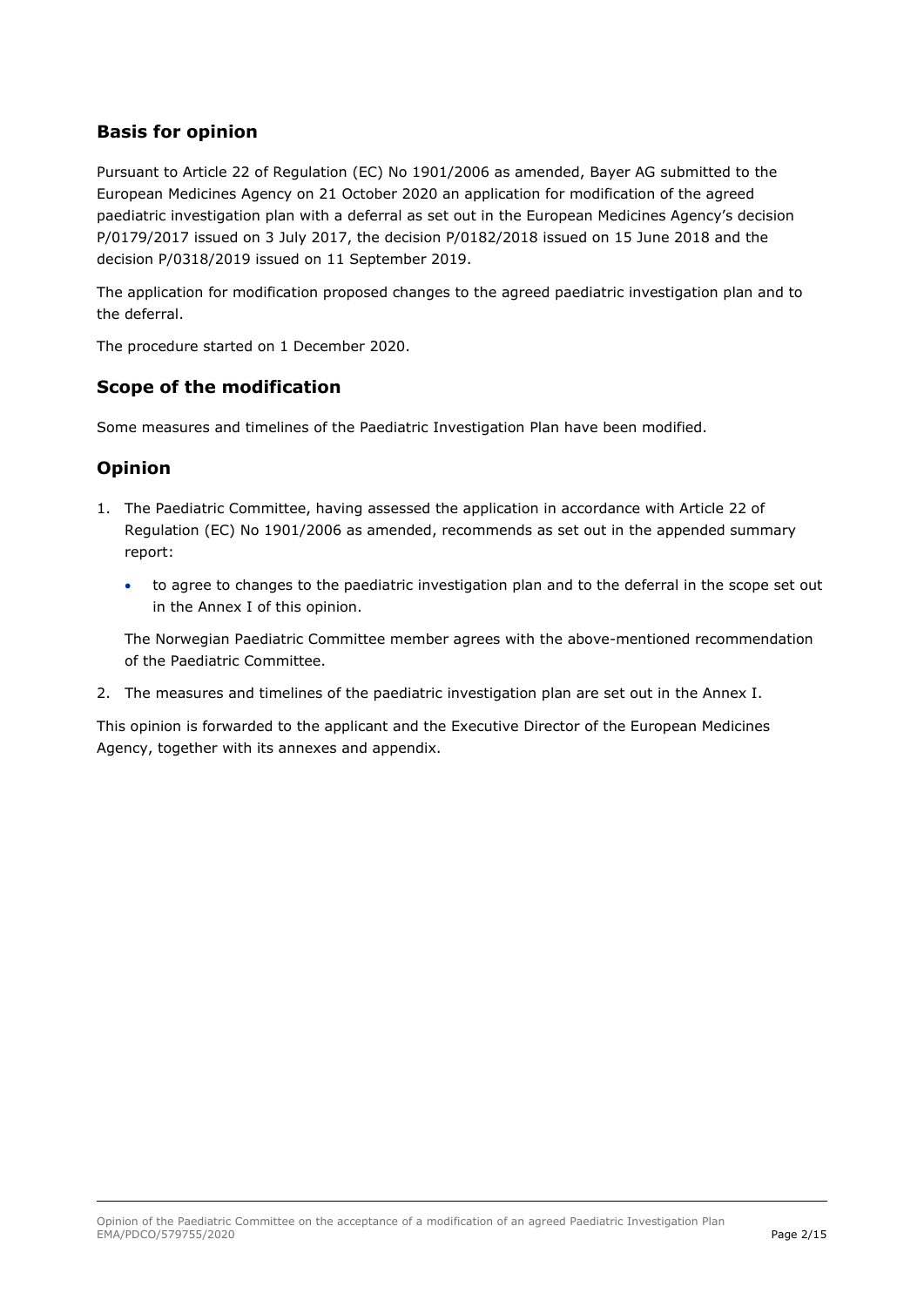## **Annex I**

**The subset(s) of the paediatric population and condition(s) covered by the waiver and the measures and timelines of the agreed paediatric investigation plan (PIP)**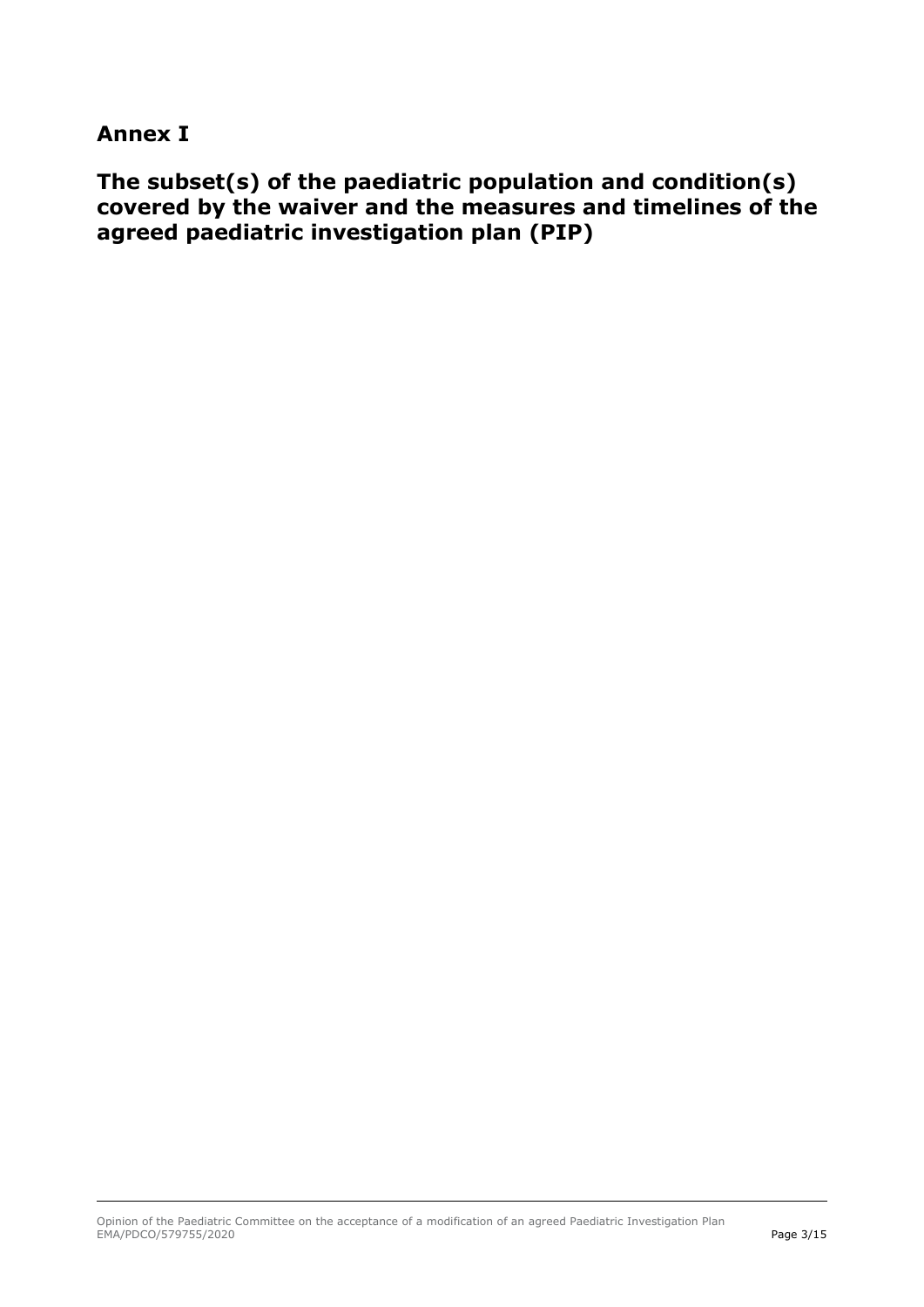## **1. Waiver**

Not applicable

## **2. Paediatric investigation plan**

## *2.1. Condition:*

Treatment of all conditions included in the category of malignant neoplasms (except central nervous system tumours, haematopoietic and lymphoid tissue neoplasms)

## **2.1.1. Indication(s) targeted by the PIP**

Treatment of paediatric patients from birth to less than 18 years of age with advanced solid tumours harbouring an NTRK fusion

## **2.1.2. Subset(s) of the paediatric population concerned by the paediatric development**

From birth to less than 18 years of age

## **2.1.3. Pharmaceutical form(s)**

Capsule, hard

Oral solution

### **2.1.4. Measures**

| Area                       | Number of<br>measures | <b>Description</b>                                                                                                                                                                                                                                                                                                                                                     |
|----------------------------|-----------------------|------------------------------------------------------------------------------------------------------------------------------------------------------------------------------------------------------------------------------------------------------------------------------------------------------------------------------------------------------------------------|
| Quality-related<br>studies | 2                     | Study 1<br>Development of an oral solution (not containing ORA-SWEET)<br>Study 2                                                                                                                                                                                                                                                                                       |
|                            |                       | Assessment of the administration of the oral solution (not containing<br>ORA-SWEET) via nasal gastric tube                                                                                                                                                                                                                                                             |
| Non-clinical<br>studies    | 2                     | Study 3<br>Dose range finding toxicity study in juvenile Sprague Dawley rats<br>Study 4<br>Juvenile toxicity study in Sprague Dawley rats                                                                                                                                                                                                                              |
| Clinical studies           | $\mathbf{1}$          | Study 5<br>Open-label trial to evaluate the pharmacokinetic and safety of<br>larotrectinib in paediatric patients with advanced solid or primary<br>central nervous system tumours from birth to less than 18 years of<br>age (and young adults of less than 22 years of age) (part 1-dose<br>escalation) and to evaluate the anti-cancer activity of larotrectinib in |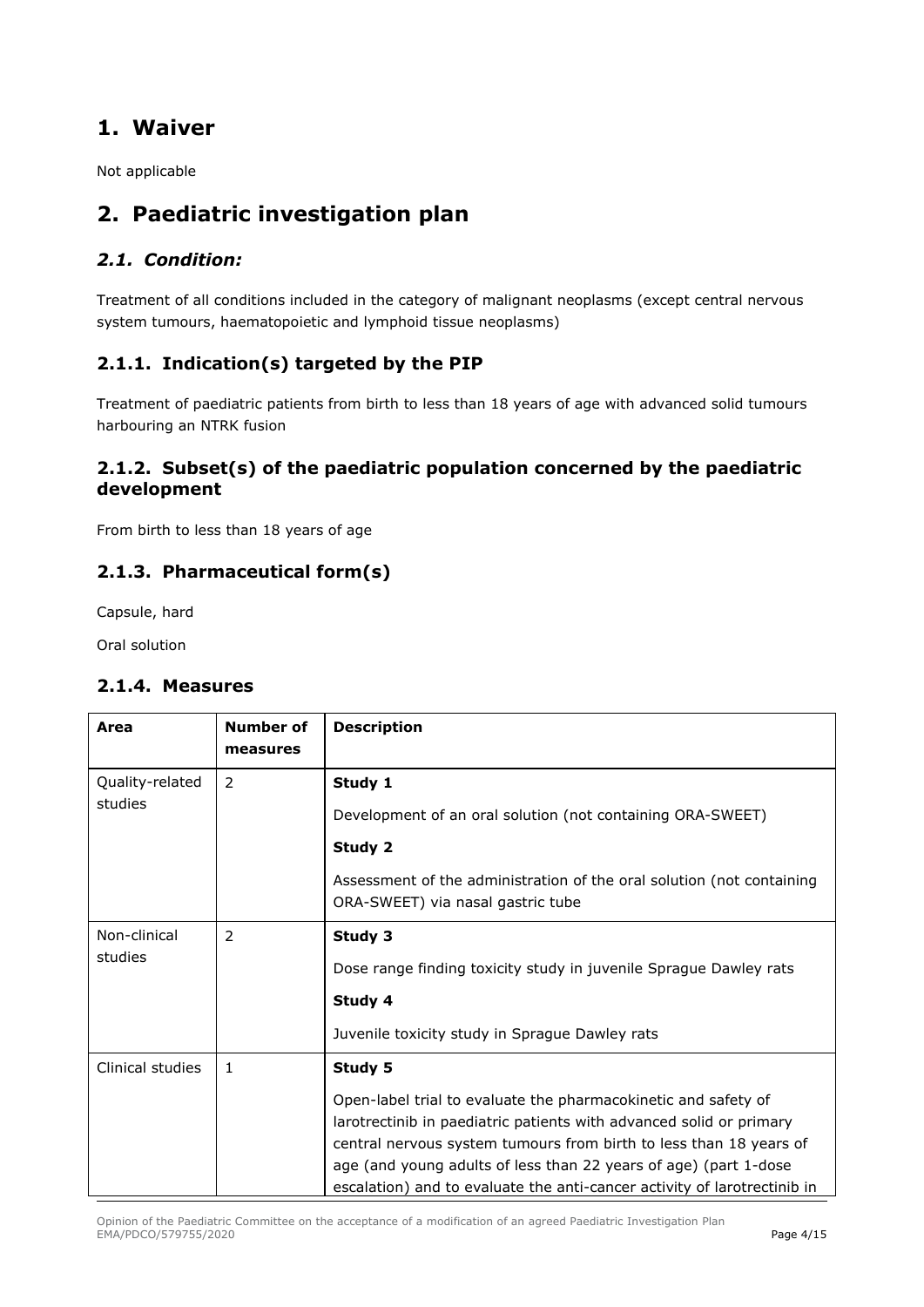| Area                                                     | Number of<br>measures | <b>Description</b>                                                                                                                                                                                                                            |
|----------------------------------------------------------|-----------------------|-----------------------------------------------------------------------------------------------------------------------------------------------------------------------------------------------------------------------------------------------|
|                                                          |                       | an expansion cohort of paediatric patients from birth to less than 18<br>years of age (and young adults of less than 22 years of age) with<br>tumours harbouring NTRK fusions (part 2) (LOXO-TRK-15003)                                       |
| Extrapolation,<br>modelling and<br>simulation<br>studies | 1                     | Study 6<br>Modelling and simulation study to evaluate the use and support<br>dosing regimen of larotrectinib in paediatric patients from birth to<br>less than 18 years of age with tumours harbouring an NTRK fusion<br>(LOXO-101-DMPK-052). |
| Other studies                                            | 0                     | Not applicable.                                                                                                                                                                                                                               |
| Other<br>measures                                        | 0                     | Not applicable.                                                                                                                                                                                                                               |

# **3. Follow-up, completion and deferral of PIP**

| Concerns on potential long term safety/efficacy issues in relation to paediatric use: | Yes                  |
|---------------------------------------------------------------------------------------|----------------------|
| Date of completion of the paediatric investigation plan:                              | By September<br>2021 |
| Deferral for one or more measures contained in the paediatric investigation plan:     | Yes                  |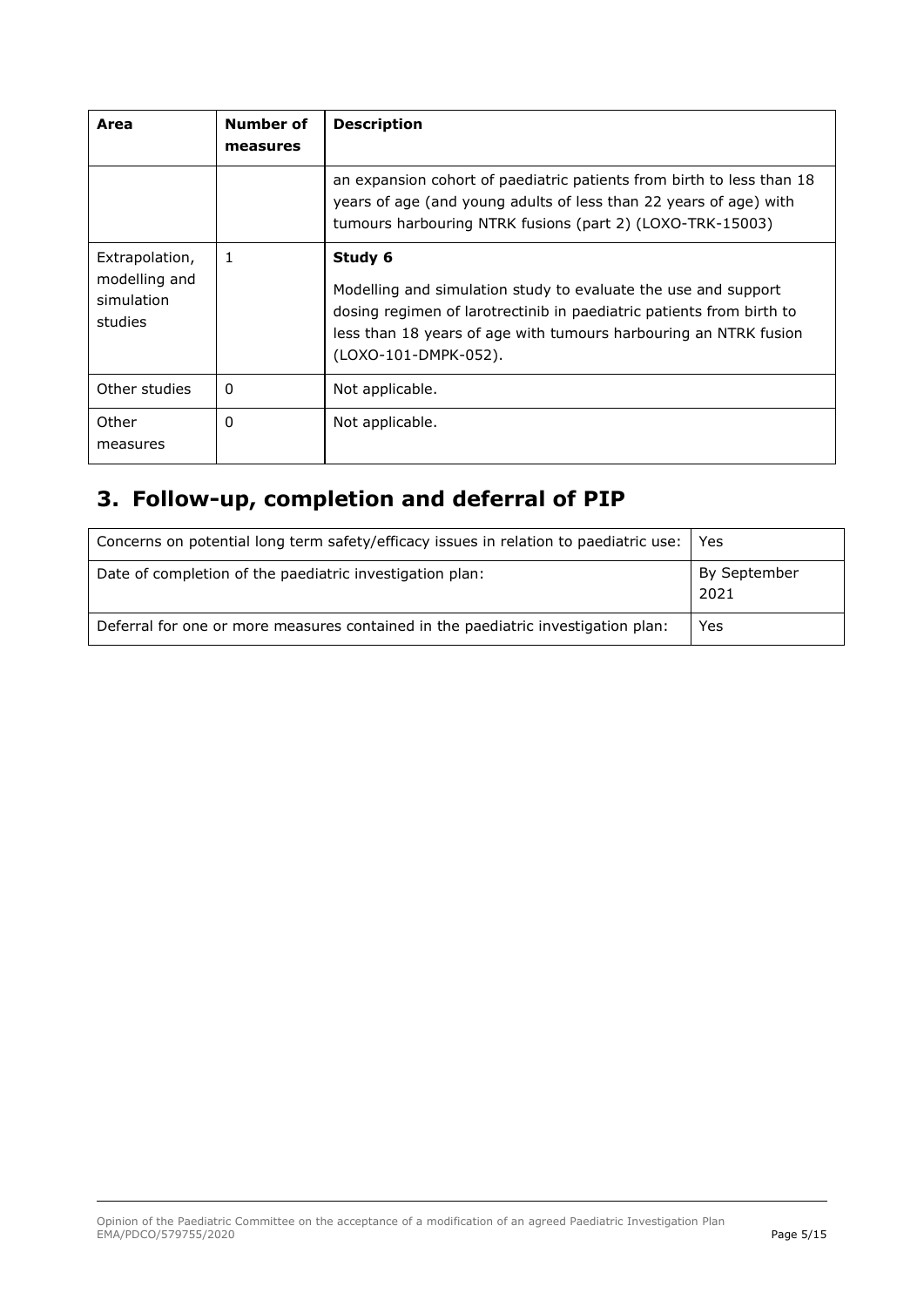## **Annex II**

# **Information about the authorised medicinal product**